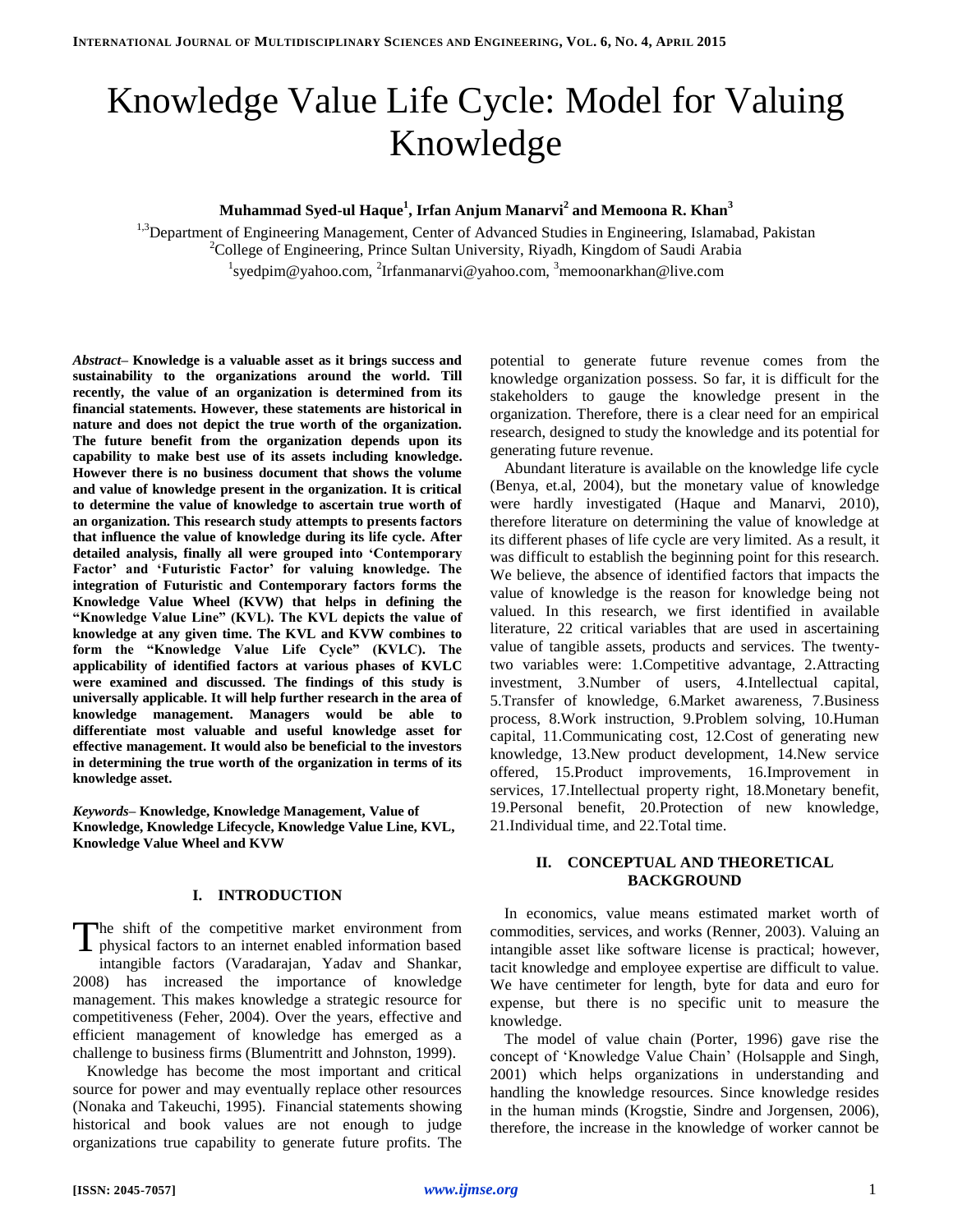quantified and easily valued. The knowledge is being valued because it benefits the decision maker in evaluating the uncertainty while making rational decision.

There are number of issues that need to be resolved before a unit can be determined for the value of knowledge. Prichard (2007) identified three problems: primary (why knowledge is more valued than true belief), secondary (why a whole of knowledge is more important than any of its part), and tertiary (why knowledge is more valued than anything which falls short of knowledge).

In its life cycle, initially, knowledge may not be useful (Birkinshaw and Sheehan, 2003), hence it will not be valued, but further development makes it beneficial. When it becomes beneficial, it will be valued. Therefore, knowledge has to continuously evolve and grow itself to supplement its ability to arrive and remain useful and hence become valuable.

Now, it is clear that knowledge has certain value beyond any doubt. Previous studies show lack of direct focus on the issue of determining the value of knowledge in terms of identification of factors impacting on the value of knowledge. We believe this is the key issue required in the determination of the value of knowledge. The concepts and findings would be applicable to all sorts of businesses across the globe.

## *A. Hypothesis*

To cross check the twenty two variables unstructured interviews were conducted with industry professionals. Organizations were selected from the listing of Karachi Stock Exchange (KSE) index. KSE has 36 sectors to group all the listed organizations. Based on size and volume of shares traded, two organizations were selected from each sector. It is assumed that large organization would be having effective and efficient knowledge management system and its results would be reflected on price and volume of common stocks traded on the floor. Requests for interview with manager having responsibility of knowledge management or similar were sent to 72 firms. Only 38 gave consent for the interview. Later 2 managers declined the request due to official commitments. The interviewees agreed that the identified 22 variables have impact on the value of knowledge. The 22 variables were grouped into 7 constructs based on their logic, concepts and similarity in nature. To test the validity of each construct, separate hypotheses were built.

*1) Strategic Advantage* {Competitive advantage, Attracting investment}*:* Knowledge is a multiplicative asset that provides strategic and competitive advantage to the organization in its various operations (Mesaric, 2004). Business organizations become attracted to help academia in their research work. In return, they expect new knowledge that can lead to innovative products. So a continuous flow of information, knowledge and funding gets established between academia and industry. Thus we hypothesize that knowledge will be valued high when it gives strategic advantage to the firm.

*Hypothesis 1: The more strategic advantage a firm gets from a knowledge, the more valued will be the knowledge.* 

*2) Benefit to the Creator/Acquirer of the Knowledge* {Intellectual capital, Human capital, Intellectual property right, Protection of new knowledge}: There is a positive relationship between intellectual capital and the ability to develop new products (Chen, James and Chang, 2006). Employees having specialized or expert knowledge functions as an intellectual capital and are valued in the organization (Lyon, 2005). The law of Intellectual Property is about protecting the rights of the creator from misuse of vital concept (Woker, 2006). Therefore we can hypothesize that newly generated or acquired knowledge can provide benefit to the holder.

*Hypothesis 2: The more benefits new knowledge provides to its creator/acquirer the more valued will be the knowledge.* 

*3) Business Process Improvement* {Business process, Work instruction, Problem solving}: Business Process Improvement (BPI) is a systematic approach that enables the organization to improve its different processes in order to achieve better results. Work Instruction, developed on the basis of several knowledge, guides workers to organize and perform task systematically, effectively, and professionally (Malet, et. al., 2006). Problem solving activity is a regular feature of managers and professionals. Analysis based on latest knowledge helps managers in making effective problem solving activities. Thus we believe that knowledge helps in business process improvement.

*Hypothesis 3: The more supportive the knowledge is in business process improvement, the more valued will be the knowledge.* 

*4) Cost of Creating and Communicating Knowledge* {Transfer of knowledge, Market awareness, communicating cost, Cost of generating new knowledge}: There are three core issues in knowledge transfer: whom to transfer, what is to be transferred, and how it can best be transferred (Jasimuddin and Zhang, 2011). The process of communication incurs various costs like, interruption in the communication process, social, and technical cost, etc., (Ye, Nakakoji and Yamamoto, 2007). To gain advantage, at times organization advertises their research results or acquisition of new technology/knowledge to develop potential market for their incoming new products and services. Cost Engineering is practiced in industries where generation of new knowledge is considered critical for survival and growth (Xu et al, 2011). Thus we believe that cost is an important element in valuing the knowledge.

*Hypothesis 4: The more cost incurred in creating and communicating the knowledge, the more valued will be the knowledge.* 

*5) Outputs in the form of Products and Services* {New product development, New service offered, Improvement in products, Improvement in services}: Innovation is a multidimensional, complex, and dynamic process and has strong impact on productivity (Tang and Le, 2007). New product development is considered complex activity and an exercise in information processing (Montagna, 2011). Product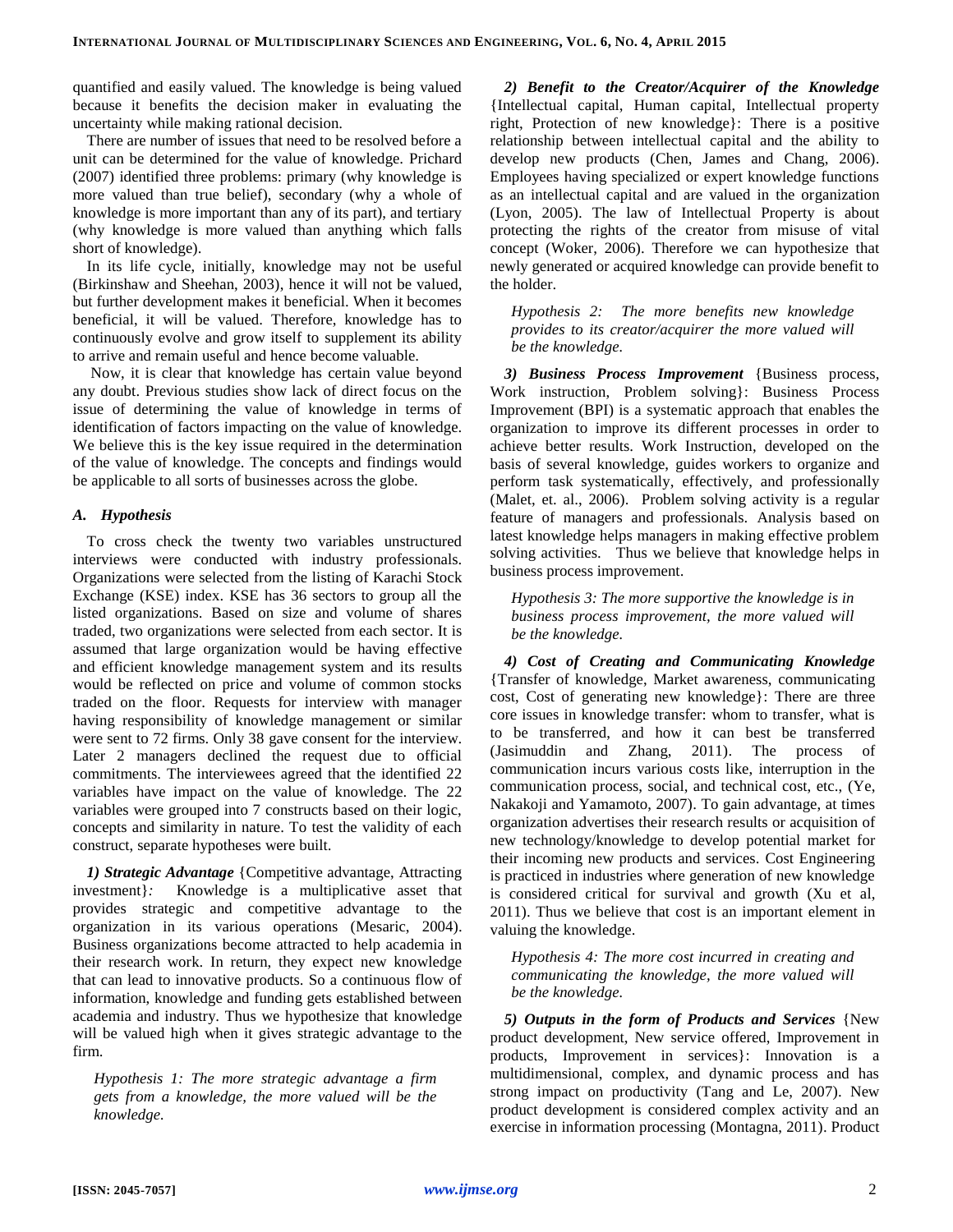improvement is a significant enhancement of product's functionality and benefits (Lee and Kang, 2007) and is a result of deliberate effort in knowledge generation to increase product capability and use-ability. Innovation is equally applicable to the creation of new value-added services to the customers (Lee and Ali, 2010). Therefore, it is anticipated that new knowledge is a source for generating new products and services as well as bringing improvement in the products and services too.

*Hypothesis 5: The more useful the knowledge is in creating/enhancing innovative products/service, the more valued will be the knowledge.* 

*6) Benefit to the Knowledge User* {Monetary benefit, Personal benefit}*:* If a significant number of user benefits from a knowledge, that knowledge could be valued high. Boeing 787 aircraft will serve large number of travelers/customers and airlines are expected to generate revenue from it (Boeing, 2009). Job involvement, commitment, and engagement has impact on employee motivation leading to employee benefits (Shaheen and Farooqi, 2014). This leads to the following hypothesis:

*Hypothesis 6: The more beneficial the knowledge is to the user, the more valued would be the knowledge.* 

*7) Time Period Involved* {Individual time, Total time}*:* Quality in research work are judged by its inputs: time spent, research funds available, research facilities, networks ties, professional training and education, level of personal motivation, environment for research, and the research outputs (Tien, 2000). Often, when the duration of research activity increases, its cost also increases. Thus, it is generally expected that duration in research should affect the value of new knowledge.

*Hypothesis 7: The more time spent on creating new knowledge, the more valued will be the knowledge.* 

## **III. RESEARCH DESIGN**

To test the 7 hypothesis, a field survey method was adopted using a convenient sample.

## *A. Questionnaire Development*

A questionnaire was developed with 52 items to empirically test the 7 constructs. Multiple evaluation technique was used to improve the reliability and validity of the measure. This helped to make the probability of a Type II error negligible (Dirkzwager, 2003). In the light of the feedbacks from academicians, and experts during seven pretests, a 3 point questionnaire having "Agree", "Neither Agree Nor Disagree", and "Disagree" in scale was finalized having 52 questions/items. A three point questionnaire was suggested since the level of sensitivity is not an issue in this study. The questionnaire was used to collect responses from the 521 respondents who were professionals, managers, and decision makers. The Cronbach's alpha value was 0.8983 greater than 0.70, suggests that the items in the instrument are measuring the same construct. The correlation result of test-retest was 0.968 which is high and gives considerable reliability to the instrument.

# *B. Population and Sample Size*

The population size of this study is 9.65 million people. They are literate and living in urban areas of Pakistan and belong to the age bracket of 25-70 years (Pakistan Economic Review, 2010). With confidence level adjusted to 95% and confidence interval set at 5%, the sample size comes out to be 384. Taking responses from 521 respondents minimized the chances of Type I and Type II errors.

# *C. Data Collection and Sample Characteristics*

The primary source of sampling frame was the professionals and managers nominated by their respective organizations for management training at Pakistan Institute of Management (PIM). Therefore we can safely consider the sample size as representatives of the professionals and managers in Pakistan. Demographically the data distribution was found true representation of the economy therefore responses were considered appropriate for this study.

# **IV. ANALYSIS AND RESULTS**

# *A. Data Characteristics*

Overall, majority of the respondents (98.10%) has validated the relationship between each item and variables. Only 1.9% disagreed and did not validate the relationship between the items and the variables.

#### *B. Frequency Analysis*

Results of frequency analysis shows most of the items were validated by the respondents for having impact on the value of knowledge, thus establishing the fact that developed constructs has impact on the value of knowledge (Table 1). As a result, we have a mixed result for items and variables. This means our initial grouping of items into variables and constructs needs to be revised. This requires us to use dimension reduction factor analysis using varimax rotation at item level.

#### *C. Reliability and Validity of Measurement Instrument:*

Standard deviation was applied on whole data and the result remained between 0.90 and 0.241 which is the indication that the concepts is covered by respective items and are also understood well. The mean of all the items are more than 2.0, indicating, respondents, in general, agree with the relationship mentioned in each items. With alpha value of  $0.05$  and  $df=2$ , the chi square analysis values are all greater than 5.991. The KMO value is 0.772 (higher than 0.50) and Bartletts test of Sphericity had the significance value less than 0.05 indicates the suitability of data for structure detection and factor analysis. Content validity of the survey instrument was established by adopting instruments that had already been used and validated in previous literatures. All items were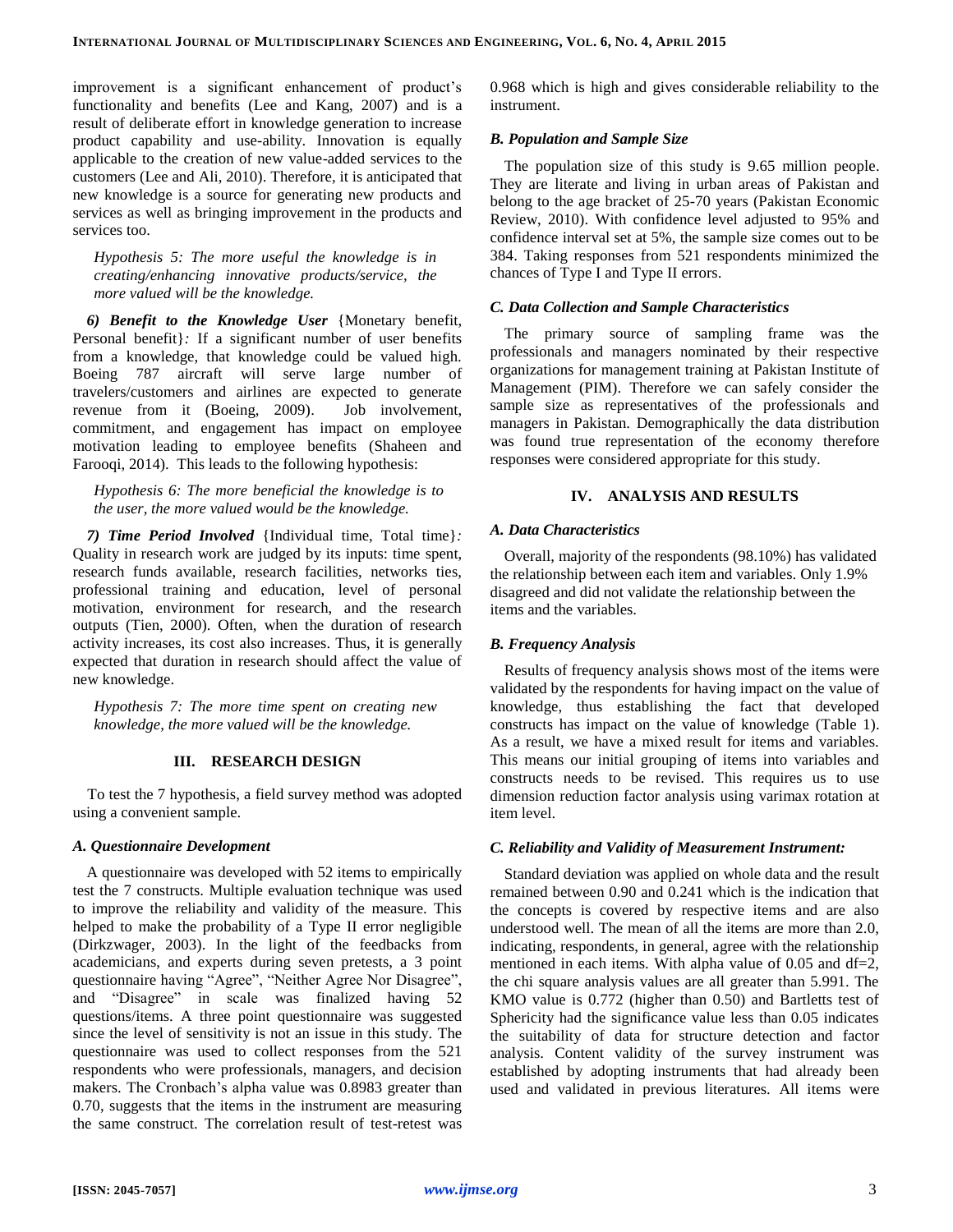| Construct                                                                        | Variable from the Past Literature   | Items               | Agree %      | Dis-Agree % |
|----------------------------------------------------------------------------------|-------------------------------------|---------------------|--------------|-------------|
|                                                                                  |                                     | 1                   | 94.6         | 0.6         |
| 1.<br>Strategic Advantage                                                        | 1. Competitive Advantage            | $\overline{2}$      | 77.2         | 2.7         |
| Agree: 70.75%                                                                    |                                     | 3                   | 77           | 3.1         |
| NAND: 20.26%                                                                     | 2. Attract Investment               | $\overline{4}$      | 51.2         | 10.6        |
| DA: 6.55%                                                                        |                                     | 5                   | 38.6         | 20.7        |
|                                                                                  |                                     | 8                   | 78.3         | 5.4         |
|                                                                                  | 3. Intellectual Capital             | 9                   | 59.9         | 7.7         |
|                                                                                  |                                     | 10                  | 51.6         | 15.7        |
| 2.                                                                               |                                     | 23                  | 83.5         | 3.3         |
| Benefit to the Creator/Acquirer                                                  | 4. Human Capital                    | 24                  | 13.2         | 51.2        |
| Agree: 52.55%                                                                    |                                     | 25<br>26            | 79.1<br>32.1 | 3.3<br>32.4 |
| NAND: 29.90%<br>DA: 14.71%                                                       |                                     | 40                  | 37.4         | 17.5        |
|                                                                                  | 5. IPR                              | 41                  | 29.2         | 14.4        |
|                                                                                  |                                     | 47                  | 60.7         | 13.2        |
|                                                                                  | 6. Loss if used by Competitors      | 48                  | 62.6         | 8.3         |
|                                                                                  |                                     | 16                  | 39           | 18.2        |
|                                                                                  | 7. BPI                              | 17                  | 85.4         | 2.9         |
| 3.                                                                               |                                     | 18                  | 83.3         | 3.5         |
| <b>Business Process Improvement</b>                                              |                                     | 19                  | 69.3         | 7.5         |
| Agree: 70.46%                                                                    | 8. Work Instructions                | 20                  | 47           | 11.3        |
| NAND: 20.46%<br>DA: 6.7%                                                         |                                     | 21                  | 83.9         | 2.9         |
|                                                                                  | 9. Problem Solving                  | 22                  | 84.1         | 2.1         |
|                                                                                  |                                     | 11                  | 22.6         | 55.9        |
|                                                                                  | 10. Transfer of Knowledge           | 12                  | 26.7         | 39.5        |
|                                                                                  |                                     | 13                  | 17.9         | 53.7        |
| 4.<br>Cost of Creating and<br>Communicating Knowledge<br>Agree: 36.61%           |                                     | 14                  | 55.1         | 10.7        |
|                                                                                  | 11. Market Awareness                | 15                  | 72.6         | 6.3         |
|                                                                                  |                                     | 27                  | 23.2         | 51.1        |
| NAND: 28.76%<br>DA: 32.54%                                                       | 12. Cost of Communicating Knowledge | 28                  | 24.8         | 45.1        |
|                                                                                  |                                     | 29                  | 25.7         | 43.4        |
|                                                                                  | 13. Cost of Generating New          | 30                  | 42           | 21.1        |
|                                                                                  | Knowledge                           | 31                  | 29.2         | 29.8        |
|                                                                                  |                                     | 32                  | 82           | 3.1         |
| 5.                                                                               | 14. Cost of New Products            | 33                  | 79.7         | 3.1         |
|                                                                                  |                                     | 34                  | 77           | 4.4         |
| Outputs in the form of Products                                                  | 15. Cost of New Services            | 35                  | 77.9         | 3.6         |
| and Services<br>Agree: 78.37%<br>NAND: 16.56%                                    |                                     | 36                  | 80.4         | 3.5         |
|                                                                                  | 16. Cost in Improving Products      | 37                  | 77           | 3.5         |
| DA: 13.35%                                                                       |                                     |                     |              |             |
|                                                                                  | 17. Cost in Improving Services      | 38                  | 79.7         | 1.9         |
| 6.<br>Benefits to the Knowledge User<br>Agree: 66%<br>NAND: 20.24%<br>DA: 11.48% |                                     | 39                  | 74.1         | 3.6         |
|                                                                                  | 18. Number of Users                 | 6<br>$\overline{7}$ | 73.1<br>59.5 | 10.7        |
|                                                                                  |                                     |                     |              | 15.4        |
|                                                                                  | 19. Monetary Benefits to the Org.   | 42                  | 73.1         | 8.8         |
|                                                                                  |                                     | 43                  | 73.9         | 7.3         |
|                                                                                  | 20. Personal Benefits               | 44                  | 38.8         | 24          |

|  |  |  |  | Table 1: Frequency Analysis of Responses on the Basis of Each Item, Variable and Construct |  |
|--|--|--|--|--------------------------------------------------------------------------------------------|--|
|  |  |  |  |                                                                                            |  |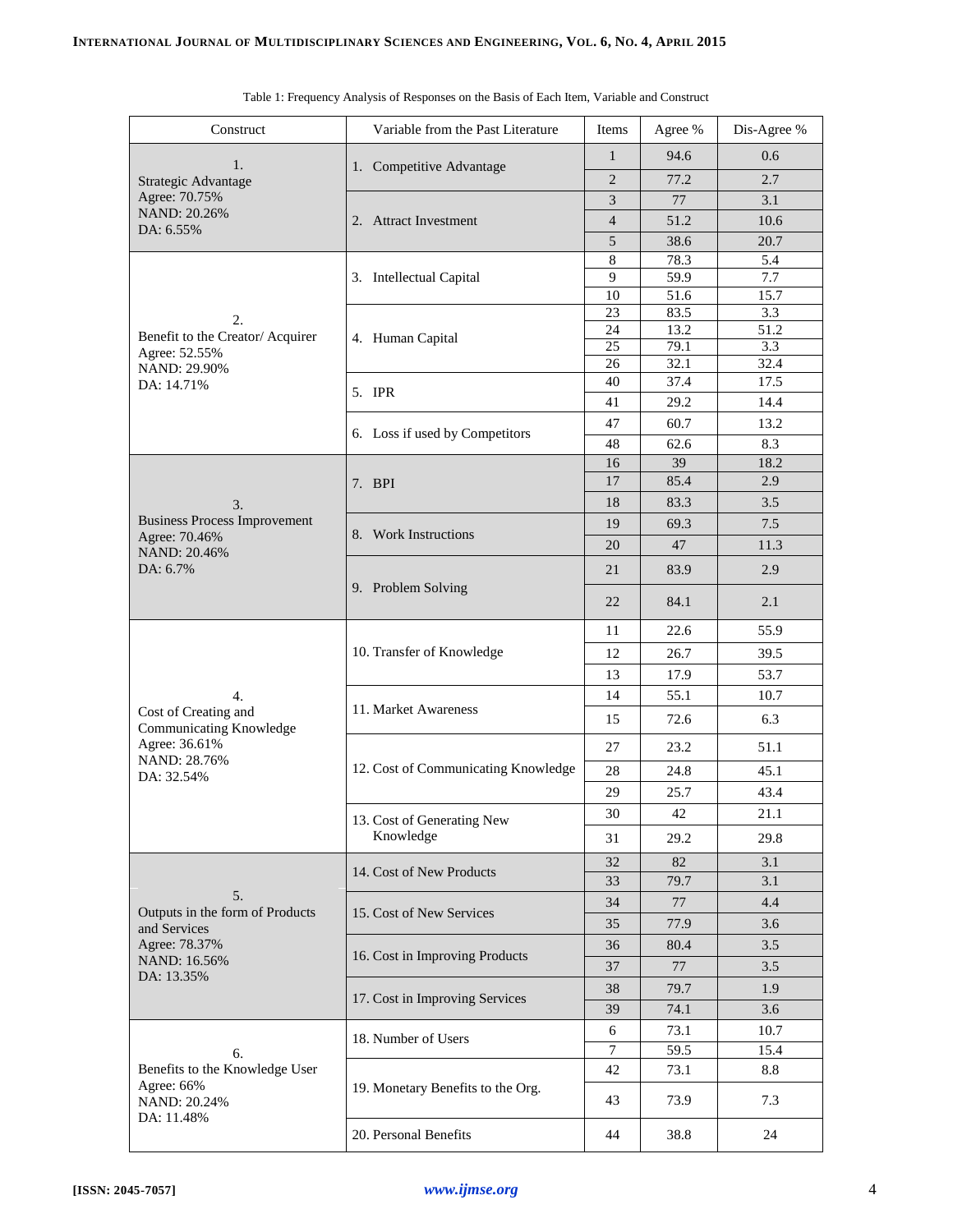|                                                                        |                                                   | 45 | 60.7 | 10   |  |  |  |
|------------------------------------------------------------------------|---------------------------------------------------|----|------|------|--|--|--|
|                                                                        |                                                   | 46 | 75   | 6.1  |  |  |  |
| Time Period Involved<br>Agree: 36.3%<br><b>NAND: 36%</b><br>DA: 25.03% | 21. Individual Time Spent in Creating             | 49 | 39.3 | 24.8 |  |  |  |
|                                                                        | Knowledge                                         | 50 | 35.7 | 23.8 |  |  |  |
|                                                                        | 22. Total Time Spent in Creating New<br>Knowledge | 51 | 37   | 26.9 |  |  |  |
|                                                                        |                                                   | 52 | 33.2 | 24.6 |  |  |  |
| $NAND = Neither agree nor disagree$                                    |                                                   |    |      |      |  |  |  |
| $DA = Disagree$                                                        |                                                   |    |      |      |  |  |  |

taken from earlier researches were reported good reliability measure. The items were discussed with industry experts and academicians to validate them for the current study. It was unanimously decided that all items confirm to the face validity and criterion validity. Since each factor was measured via multi-item constructs, an item analysis and factor analysis was conducted to validate the scales.

Convergent validity, the degree to which multiple attempts to measure the same concept is in agreement, was evaluated by the item-to-total correlation; meaning, the correlation of each item to the sum of the remaining items. Majority of the items has convergent validity greater than 0.5, however few has less than 0.5 but they are with other items having greater than 0.5 values in the same factor therefore they can be neglected. Finally, the discriminant validity was assessed via factor analysis by items for each variable was loaded onto single factor. Again higher than 0.5 values confirms the unidimensionality among the items.

## *D. Analysis Approach*

The values of correlation analysis among the 52 items remained between 0.70 and -0.009 with majority lying between 0.01 and -0.02 indicating no significant correlation among the concepts present in the items. The correlation was again applied after the first order factor analysis on the factors. No value was over 0.488 indicating lack of correlation among the 12 variables. The multicollinearity was applied to check if the data is appropriate for the study. All the 52 items have Variance Inflation Factor (VIF) less than 3.1 and tolerance value greater than 0.30. In the second phase, the analysis was repeated on the results of first order Factor Analysis. The result shows values of VIF for all the factors were less than 1.5 with tolerance values greater than 0.7, both within acceptable limits (Table 2). These correlations, coupled with the results from the VIF, tolerance, indicate that multicollinearity is not a serious problem for the proposed model (Neter, Wasserman and Kutner, 1985). Overall, the gathered data satisfied the basic required conditions and were appropriate for further analysis.

## *E. Results from Data Analysis*

The –2log likelihood value demonstrate that the overall model was significant at a level of 0.001. Additionally, the pseudo R-square values for McFadden, Cox, and Snell, and Nagelkerke were 0.730, 0.966, and 0.976 respectively. The larger values of the pseudo R-square explain that the model proposed in this study fits the collected data. Items having Communality value 0.50 or greater are considered having variances and are considered for further analysis. Using principle component analysis for extraction, only 17 items have Eigen values greater than 1.00, this makes the cumulative percentage greater than 62%. However first 12 items makes the cumulative percentage 51. 694. Higher values of Chi Square shows strong relationship of each item with the basic concept i.e., value of knowledge. From principle component method using varimax rotation 12 components were finalized and loading was performed. Out of 12 components, 2 components have less than 3 loadings, however their loading values are greater than 0.50, therefore were not ignored. All the factors are related to the value of knowledge at significance levels of 0.05, 0.01, and 0.001. However, Resource and Challenge were found to be most significantly related to the value of knowledge (7 loadings). They are followed by Innovation (six loadings), Improvement, User, and Capacity Building (five loadings), Competitive Advantage (4 loadings), Intellectual Property Right, and Personal Gain (3 loadings), Business Process, New Knowledge, and Organization Development (2 loadings). Since all the factors that are covered in the hypotheses were found to be related to the value of knowledge, the entire hypotheses were supported.

The second order factor analysis was performed using principle component method using varimax rotation and twelve factors converged into two higher order factors (Table 2) namely Futuristic and Contemporary. It is very interesting to note that the two identified factors, Futuristic and Contemporary, are much diversified and covers all the 12 variables from first order factor analysis.

## **V. DISCUSSION**

The result of the first order of factor analysis produced twelve factors that were found impacting on the value of knowledge. Resource and Challenge - exert significant impact on the value of knowledge. The value of knowledge is principally dependent on the resources consumed in creating or acquiring new knowledge. Since time (Tien, 2000) and money (Ye, Nakakoji and Yamamoto, 2007) both are critical resources, higher the investment/cost, higher return would be expected. As a result the value of that knowledge would be impacted accordingly. Transferring knowledge from one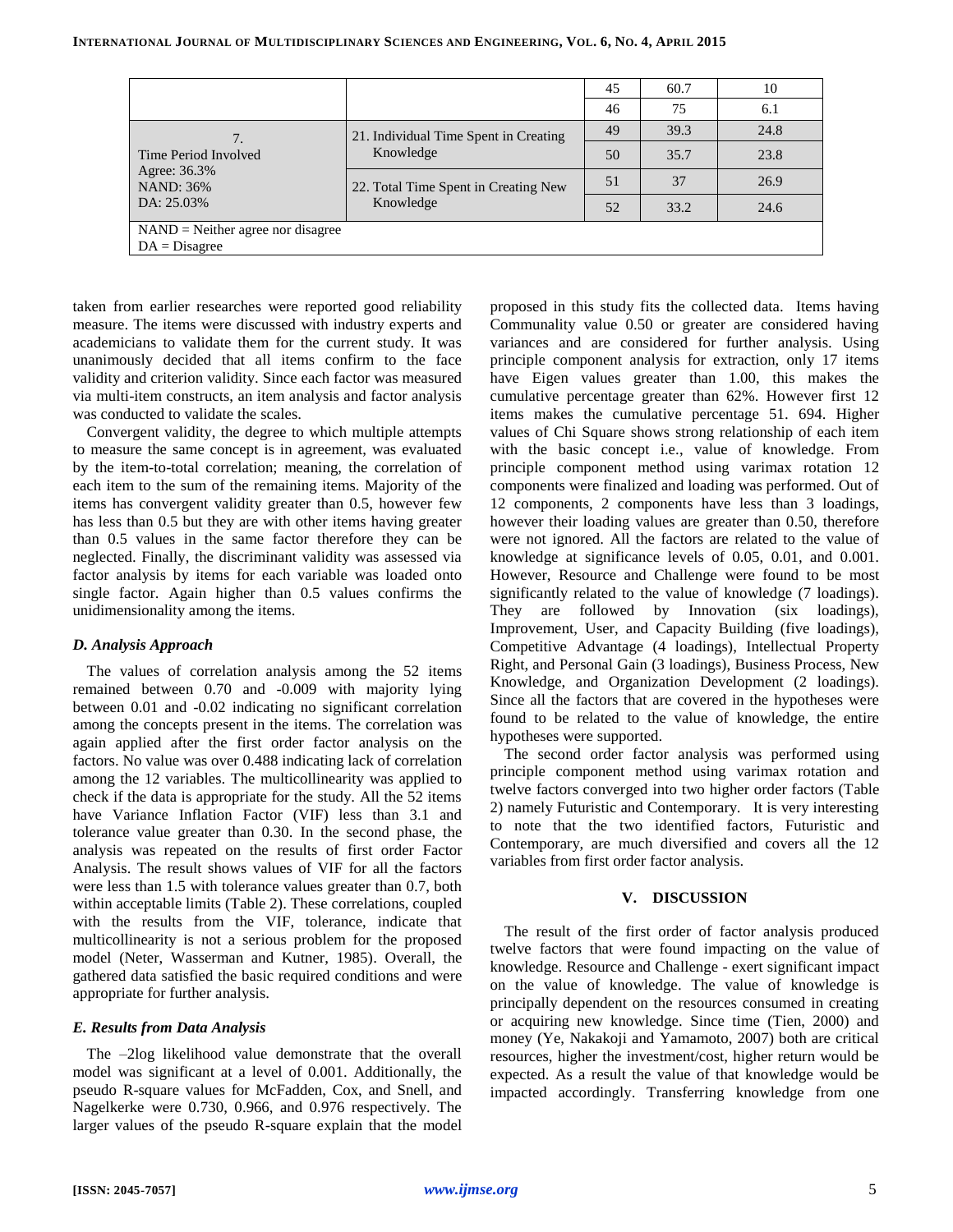|                                                                                                                                                                                      |                | Factors from Second Order |              | <b>Collinearity Statistics</b> |       |                             |  |
|--------------------------------------------------------------------------------------------------------------------------------------------------------------------------------------|----------------|---------------------------|--------------|--------------------------------|-------|-----------------------------|--|
| <b>Factors from First Order</b>                                                                                                                                                      | $p$ -value $*$ | Futuristic                | Contemporary | Tolerance                      | VIF   | <b>Item Numbers</b>         |  |
| Improvement                                                                                                                                                                          | 0.000          | 0.724                     |              | 0.701                          | 1.427 | 37, 36, 39, 38, 2.          |  |
| Innovation                                                                                                                                                                           | 0.000          | 0.714                     |              | 0.717                          | 1.395 | 33, 32, 22, 34, 35, 21      |  |
| <b>Organization Development</b>                                                                                                                                                      | 0.000          | 0.541                     |              | 0.813                          | 1.230 | 4, 23.                      |  |
| Capacity Building                                                                                                                                                                    | 0.000          | 0.518                     |              | 0.863                          | 1.159 | 9, 15, 8, 19, 5.            |  |
| Business Process Imp.                                                                                                                                                                | 0.000          | 0.497                     |              | 0.876                          | 1.142 | 17, 18, 20.                 |  |
| User                                                                                                                                                                                 | 0.000          | 0.436                     |              | 0.855                          | 1.169 | 7, 3, 6, 25, 10.            |  |
| New Knowledge                                                                                                                                                                        | 0.000          | 0.403                     |              | 0.889                          | 1.125 | 1, 14.                      |  |
| Competitive Advantage                                                                                                                                                                | 0.000          | 0.353                     |              | 0.859                          | 1.164 | 47, 48, 43, 42.             |  |
| Challenge                                                                                                                                                                            | 0.000          |                           | 0.781        | 0.814                          | 1.228 | 12, 27, 28, 29, 11, 13 24.  |  |
| Resource                                                                                                                                                                             | 0.000          |                           | 0.769        | 0.791                          | 1.265 | 51, 52, 49, 50, 31, 30, 26. |  |
| <b>Intellectual Property Right</b>                                                                                                                                                   | 0.000          |                           | 0.626        | 0.763                          | 1.310 | 41, 40, 16.                 |  |
| Personal Gain                                                                                                                                                                        | 0.000          |                           | 0.581        | 0.711                          | 1.407 | 45, 46, 44.                 |  |
|                                                                                                                                                                                      | Eigenvalue     | 2.991                     | 1.775        |                                |       |                             |  |
| Variance explained                                                                                                                                                                   |                |                           |              |                                |       |                             |  |
| Extraction Method: Principal Component Analysis<br>Rotation Method: Varimax with Kaiser Normalization.<br>Rotation converged in 3 iterations<br>* $p<0.05$ ; $p<0.001$ ; $p<0.001$ . |                |                           |              |                                |       |                             |  |

Table 2: Rotated Component Matrix – Second Order Factor Analysis, Collinearity Statistics, and Probability

entity to another is difficult and challenging that often results in loss of contents or context or both (Jasimuddin and Zhang, 2011) hence there is a risk of information loss. Higher the challenge, higher would be the risk of loss, so higher will be the value of knowledge.

Second most significant factor is Innovation. Analysis and interpretation of new knowledge about customers demand are driving force behind the technical progress and innovation in product design innovation (Guo et. al., 2010) and creation of new value added services to the customers (Lee & Ali, 2010).

The third in significance are factors: Improvement, User, and Capacity Building. Product improvement, key to business success, is a deliberate effort to enhance product's functionality and benefits (Lee & Kang, 2007). The Theory of Human Capital states that investment in people through training, education, and counseling brings performance improvement (Nafukho, Hairston & Brooks, 2001). Thus the Users intellectual capability increases that results in increase in organizational Capacity Building.

Fourth in significance is Competitive Advantage. A new knowledge that gives strategic advantage to the company is very valuable. Measures like copy right patent is one way of securing that knowledge and prohibiting others from copying or misusing the knowledge (Hjerpe, 2003).

Fifth in significance are factors: Personal Gain, Business Process, and Intellectual Property Right. Personal benefits like monetary, recognition, diploma, or promotion are strong motivating factors that drive an individual for hard work and creating new knowledge. For business survival, continuous improvement in the Business Process processes is essential. It is important to secure critical scientific knowledge for business advantage. Intellectual Property Right helps in

securing the newly developed scientific knowledge to ensure safeguard from misuse.

Finally the two least significant factors: Organizational Development, and New Knowledge. Organizational development is the practice of changing people and organization for positive growth. This is possible only through knowledge. The launch of new product/service would mean organization has acquired or created new knowledge. However, market acceptability of that product/service and profit generation would define the success of that new knowledge.

The second order factor analysis was performed to come up with more meaningful result. Twelve factors were integrated into two factors namely: 1. Futuristic and 2. Contemporary.

The *'Futuristic'* factor includes all the variables that are focused towards the future business of the firm. This includes: Improvement, Innovation, Organizational Development, Capacity Building, Business Process Improvement, User, New Knowledge, and Competitive Advantage. The eight out of twelve variables in Futuristic factor means the value of knowledge for the organization is more dependent on the future benefits from the knowledge. Higher the benefit, the more valuable would be the knowledge. When future benefits subside, the knowledge would lose its value. Therefore, organizations can use 'Futuristic' as a factor to estimate the worth of their knowledge asset.

The *'Contemporary'* factor includes all the variables that are associated with present day issues. This includes: Challenge, Resource, Intellectual Property Right, and Personal Gain. This factor is less impactful as compared to Futuristic factor on the value of knowledge because it contains only four variables. If the present day issues are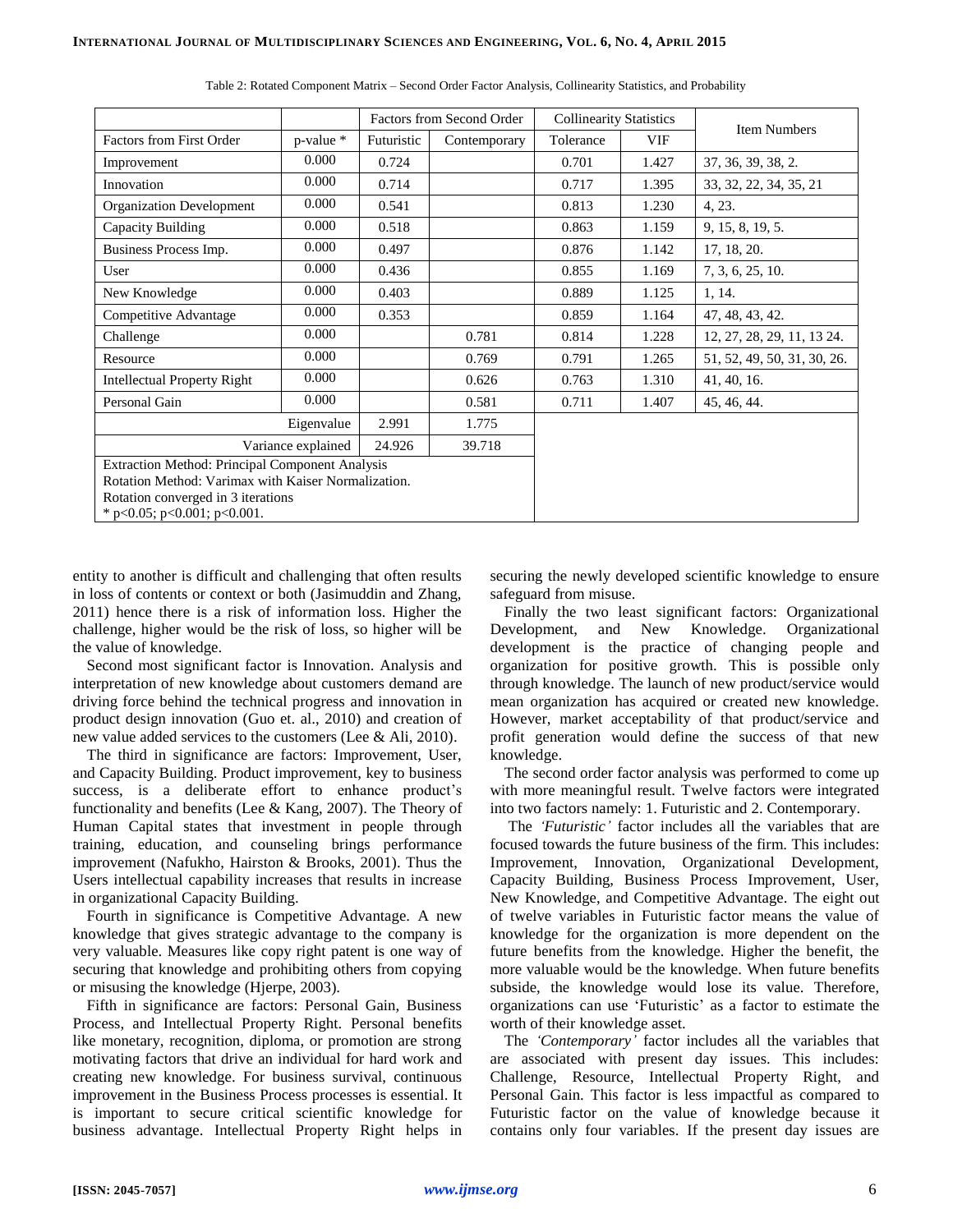serious, the knowledge would be valued high and vice versa. This is more related to the current activities like R&D, transfer of knowledge, securing of knowledge, and personal gain. These all are short term or current issues faced by the organization. Therefore organizations can estimate the value of their newly created knowledge on the basis of 'Contemporary' factor.

Close scrutiny reveals that the two factors: Futuristic and Contemporary acts opposite in direction. Higher the 'Futuristic' impact, higher would be the benefit hence more would be the value of knowledge. However, higher the 'Contemporary' impact would mean higher the cost hence benefit would decrease.

### *A. Knowledge Value Life Cycle (KVLC)*

The KVLC has two parts: Knowledge Value Wheel (KVW) and Knowledge Value Line (KVL). The KVW contains the two factors of valuing knowledge i.e., Futuristic and Contemporary. In the proposed model, the two factors are connected with each other. Their internal factors from factor analysis level 1 can be seen inside. The wheel moves in time from left to right, thus draws the Knowledge Value Line (KVL) (Fig. 1).

If the factors are strong, it will inflate the wheel, thus increases the value of knowledge. And when these factors become weak, the wheel shrinks, results in the value of knowledge to fall. If the futuristic factor is strong like competitive advantage, the knowledge gives the organization some competitive advantage over its competition, the factor will exert itself towards outside, making the wheel to enlarge. Similarly, if contemporary factors like resource becomes costlier, it will expand the wheel outward thus the wheel becomes big.

There are some possibilities that some of the factors may lose their impact while others gain strength, resulting the wheel to remain in size. And as the wheel moves in time from left to right with its inflation or deflation, the value of knowledge line gets drawn.

Instance, where the value of knowledge is continuously increasing, the KVL will appear to be going up from left to right. And when the value of knowledge is decreasing, the KVL will appear to be going down (Fig. 2).

## **VI. CONCLUSION, CONTRIBUTION AND LIMITATION OF THIS STUDY**

This study presented two factors: Futuristic and Contemporary, which contain all the identified 12 factors of valuing knowledge. The results of this study will assist in better understanding of knowledge and its value to interested individuals. Second, organizations would be able to identify reasons for increase/decrease in worth of their organization. This may lead to measures that will help organizations to maintain their competitive position in the market. Third, by applying these factors, future prospects of new knowledge can be estimated. Fourth, organization can classify its knowledge assets among the twelve factors for better management. For instance, Improvement and Innovation related knowledge need to be safeguarded as they can be used with minimal or no changes by other organizations. However, knowledge related to Organizational Development, Capacity Building, and Business Process Improvement is more specific to particular organization and may not be used by others with ease. Similarly not all would be the user of every knowledge hence some knowledge would be specific to industry and requires safeguard from competitors. Knowledge related to Challenge and Resource can be discussed openly to get assistance from others having experiences of overcoming similar difficulties. Knowledge related to Intellectual Property Right are specific to organizations should be broadcasted to gain mileage and prevent possible misuse.

There are some limitations in this study as well as opportunities for future research. First, this study comprise of cross sectional research. Longitudinal research overtime is suggested to track changes in the value of knowledge by the impacts of these factors. Second, the respondents were the representatives of organizations operating in Pakistan, however the findings are equally applicable to organizations worldwide regardless of their nature of business. It is suggested that similar sort of study may be repeated in other parts of the world to replicate the findings. One potential research area with respect to this study would be the formulization of inter-relationships between the factors in order to evaluate the impact of one factor on other factor. This may lead to develop a mathematical equation for calculating the value of knowledge.